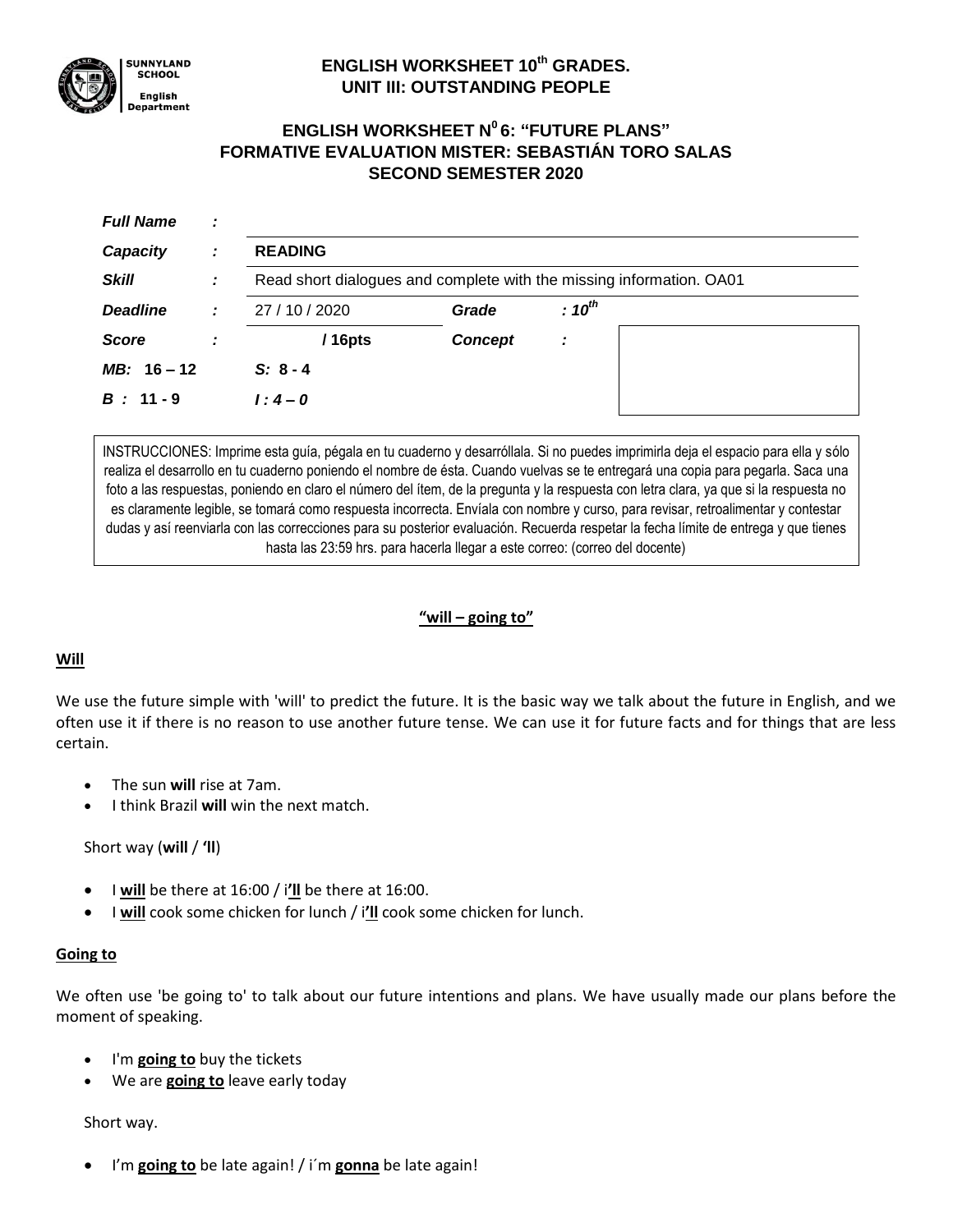We are **going to** have a test today / we are **gonna** have a test today

#### **ACTIVITY.**

1. Write the correct form of **going to** or **will** to complete the dialogue. (1pt each, 10pts total)

**Paula:** What are you doing this weekend?

**Ana:** I \_\_\_\_\_\_\_\_\_\_\_\_ (see) a new play tomorrow at the Royal Court theater.

**Paula:** Have you got the tickets yet?

**Ana:** NO, I *Societ (get)* them this afternoon, actually. Would you like to come?

**Paula:** Oh, thank you, that would be nice.

**Ana:** OK, I \_\_\_\_\_\_\_\_\_\_\_\_ (get) you a ticket too.

**Paula:** Great ... what time does it start?

**Ana:** Eight o'clock, but we \_\_\_\_\_\_\_\_\_\_\_\_ (all meet) in the Green Cafe at 7.15.

**Paula:** OK, I \_\_\_\_\_\_\_\_\_\_\_\_ (meet) you in the cafe, but…

I **be**) there around 7.30.

**Ana:** That's fine.

Paula: Oh, one other thing ... I've got no money at the moment... I \_\_\_\_\_\_\_\_\_\_\_\_(pay) for the ticket on Saturday. Is that OK?

**Ana:** Yes, that's OK, no problem.

**Paula:** Great! Why don't we go eat something in the restaurant?

**Ana:** That's a good idea. I \_\_\_\_\_\_\_\_\_\_\_\_\_\_\_\_(phone) the others and see if they want to come too.

**Paula:** Good, and I \_\_\_\_\_\_\_\_\_\_\_\_\_\_ (book) a table for us.

**Ana:** Great! I \_\_\_\_\_\_\_\_\_\_\_\_ (meet) you there in a moment.

2. Use **will** or **going to** in the right place. (1pt each, 6pts total)

- 1. A: Why are you carrying a hammer? B: I \_\_\_\_\_\_\_\_\_\_\_\_\_\_\_\_\_\_ put up some pictures.
- 2. A: I'm really cold. B: I can be turn the heating on.
- 3. A: We don't have any bread. B: I know. I \_\_\_\_\_\_\_\_\_\_\_\_\_\_\_\_\_\_\_\_\_get some from the shop.